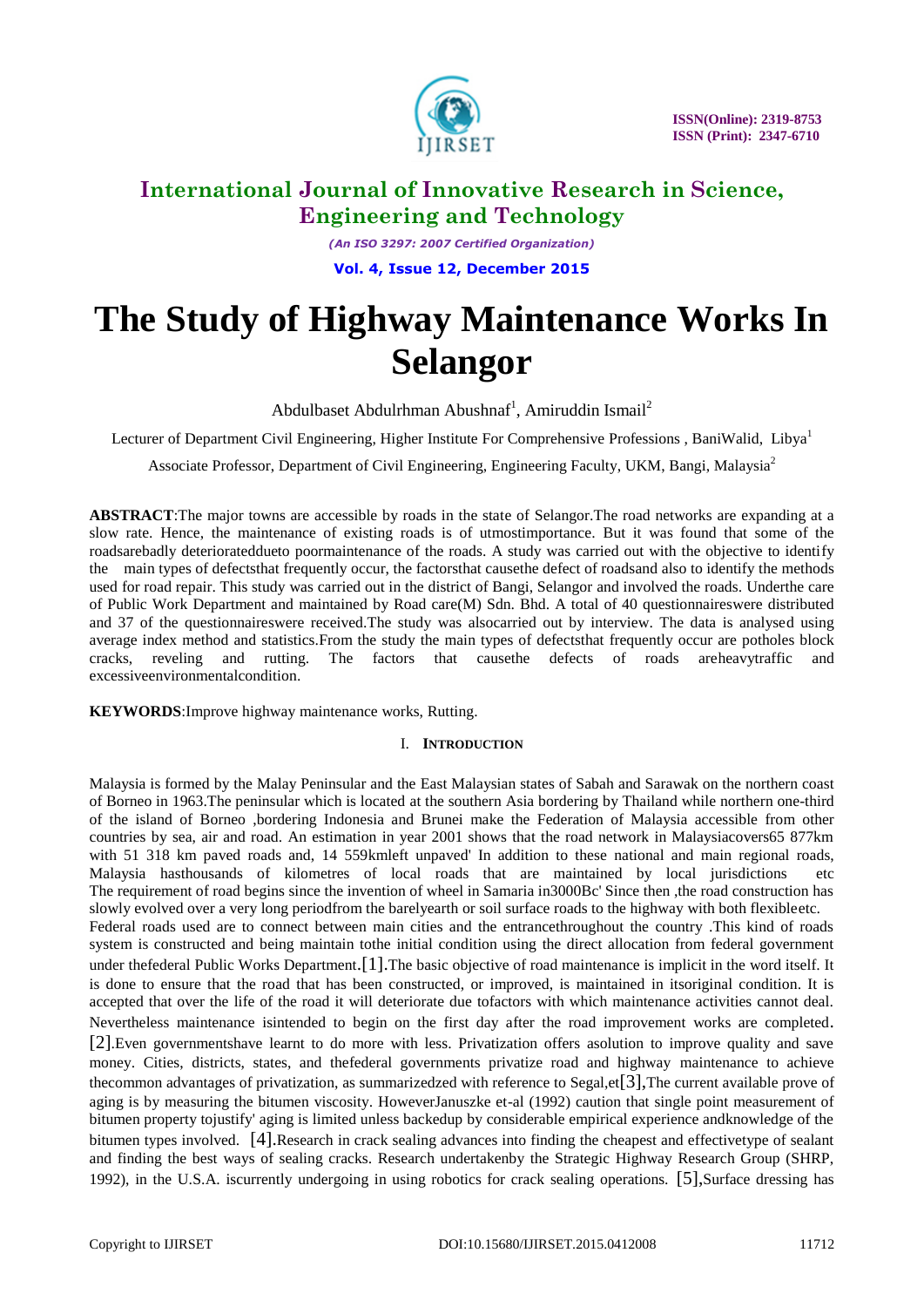

*(An ISO 3297: 2007 Certified Organization)*

### **Vol. 4, Issue 12, December 2015**

been commonly used as a wearing course on lowvolume roads. It is a suitable resurfacing technique on most surface failure onthese roads. The potential use of surface dressing is not limited to improvesurface distress. High bitumen film thicknesses improve resistance against agehardening. The layer of bitumen may seal cracks. [6]

Thin hot mix asphalt is a minimum thickness of asphalt normally less than25 mm thick laid using customary equipment. Any type of hot asphalt mix ormodified mix can be used. The thin asphalt layer provides for non-structuralpurposes mainly to correct surface deficiency.

Thin hot mix can be applied at areas subjected to low traffic loading and deflection level. It is not meant to correct structural failures such as cracking andsevere rutting. Surfacing that suffers from polishing, stripping, bleeding can beoverlaid with thin asphalt.

Porous thin hot mix can also be used. High voids in the mix allow waterto drain laterally. Removal of water through this mix is rapid. Water splash andspray are substantially reduced when driving in wet conditions on this

surface.Improved surface friction characteristic makes this mix suitable for wet roads.

### II. **METHODOLOGY OF SUTDY**

The methodology flowchart as shown in briefly explains the methodologyof this study.The most importantpart Of this studyis the datacollection.The dataaredivided in two categories;there areprimary and secondarydata.

- 1. Primary data refer to all the real data collected from the study area. There are four types of data used in this study which are :defects that occur which maintenance are required, factors cause the defects, maintenance activities treatments and budget allocation for maintenance according to types of roads, section or activities carried out. The data is collected through questionnaires, interviews and site visit.
- 2. secondary data can be obtained through the literature review from the published material such as
	- books ,journal, conferences proceeding ,newspaper ect..

3. After collecting arranging all the required information through questionnaires, interview, site visit, and literature review, all the data will be analyzed to generate accurate result which can represent and draw. conclusion to the research objectives. The data 'are analyzed using the average index method and statistic.

4. The average index is counted according to the following formula[16]:

### Average Index =  $\sum$ ai xi/ $\sum$  xi

Where

 $ai = constant$  expressing the weight given to i

xi: variable expressing the frequency of respondent, for i: I,2,3,4,5

Average index method is used to identified deterioration of the road and to study

the maintenance management system .The categories of scale are:

| $l = \text{very frequent}$     | $1.00 < \text{min index}$ 1.50       |  |
|--------------------------------|--------------------------------------|--|
| $2 =$ frequent                 | $1.50 < \text{min index}$ 2.50       |  |
| $3$ = average                  | $2.50 < \text{min index} \quad 3.50$ |  |
| $4 =$ less frequent            | $3.50 < \text{min}$ index 4.50       |  |
| $\mathcal{F}$ - loost froquant | $4.50 \times min$ index $5.0$        |  |

 $5 =$  least frequent  $4.50 <$  min index  $5.0$ 

5. Conclusion will be made out according to the research. Via the conclusion, recommendations will be given for future study.

#### III. **DATA ANALYSIS**

Raw data from Public work Department, selangor Municipal council and the Concession company Roadcare(M) Sdn.Bhd. Is analyzed and identity major periodic maintenance works that are carried out. The collected data is also used to analyze and identify the incurred costs for periodic maintenance works carried out by the concession company Roadcare(M) Sdn. Bhd. And routine maintenance by public Work Department Selangor.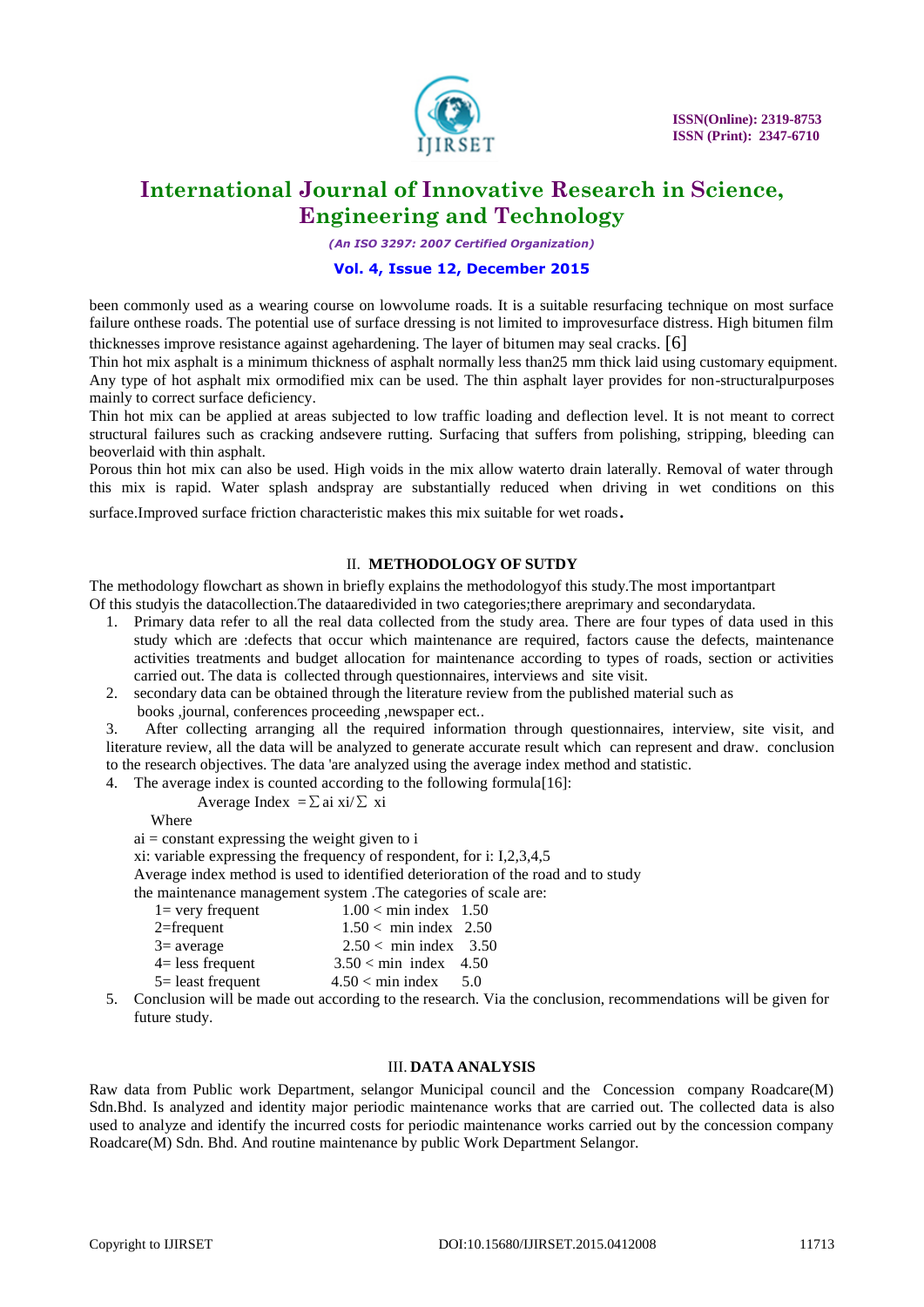

*(An ISO 3297: 2007 Certified Organization)*

#### **Vol. 4, Issue 12, December 2015**

#### **1.Periodic maintenance**

Table 1 explains the length involved under periodic road maintenance that the concession company undertook in 2006,2007,and2008.Firstly, the scattered data is grouped and categorized into 11typesof works as carried out by the company and both of the agencies. Then the length for every type of work for each state is calculated and analysed

|                                | 2006  |               | 2007  |               | 2008  |               |
|--------------------------------|-------|---------------|-------|---------------|-------|---------------|
| <b>Activity</b>                | km    | $\frac{0}{0}$ | km    | $\frac{0}{0}$ | km    | $\frac{0}{0}$ |
| Mill and Pave                  | 12.81 | 6.40          | 14.5  | 7.20          | 20.15 | 10.07         |
| Pave                           | 5.15  | 2.74          | 0.00  | 0.00          | 3.00  | 0.50          |
| Regulate                       | 0.00  | 0.00          | 0.00  | 0.00          | 0.00  | 0.00          |
| Mill, Regulate &Pave           | 0.00  | 0.00          | 0.00  | 0.00          | 0.00  | 0.00          |
| Reconstruct & Pave             | 8.19  | 4.36          | 24.00 | 12.00         | 0.00  | 0.00          |
| Scarify & Pave                 | 0.00  | 0.00          | 0.00  | 0.00          | 0.00  | 0.00          |
| Scarify, Regulate & Pave       | 0.00  | 0.00          | 0.00  | 0.00          | 0.00  | 0.00          |
| Scarify, Raise & Reconstruct   | 0.00  | 0.00          | 0.00  | 0.00          | 0.00  | 0.00          |
| Regulate & Pave                | 22.48 | 11.96         | 4.00  | 2.00          | 28.20 | 14.10         |
| Reconstruct, Scarify, Regulate | 0.00  | 0.00          | 0.00  | 0.00          | 0.00  | 0.00          |
| Strengthen &Pave               | 0.00  | 0.00          | 0.00  | 0.00          | 16.25 | 8.12          |
| Total                          | 48.63 | 100           | 42.5  | 100           | 67.6  | 100           |

Source: Roadcare (M) Sdn Bhd.

Fig1Demonstrates the length of roads that was maintained periodically for eachof the four are as with in the concession area.It can be seen that periodic maintenance works was carried out the most in the area of South Selangor with a 62% total length of road maintained.



### **2. Incurred costs for periodic maintenance**

Table 2 Costs incurred in carrying out periodic maintenance works for 2006,2007shows that 'Mill and Pave' accounts for the most incur red cost in2006 with an amount of RM 6,450,000.This is followed by 'Reconstruct andRegulate 'which accounts for RM 5,320,000,and 'Regulate and Pave' amounting RM 0,870,000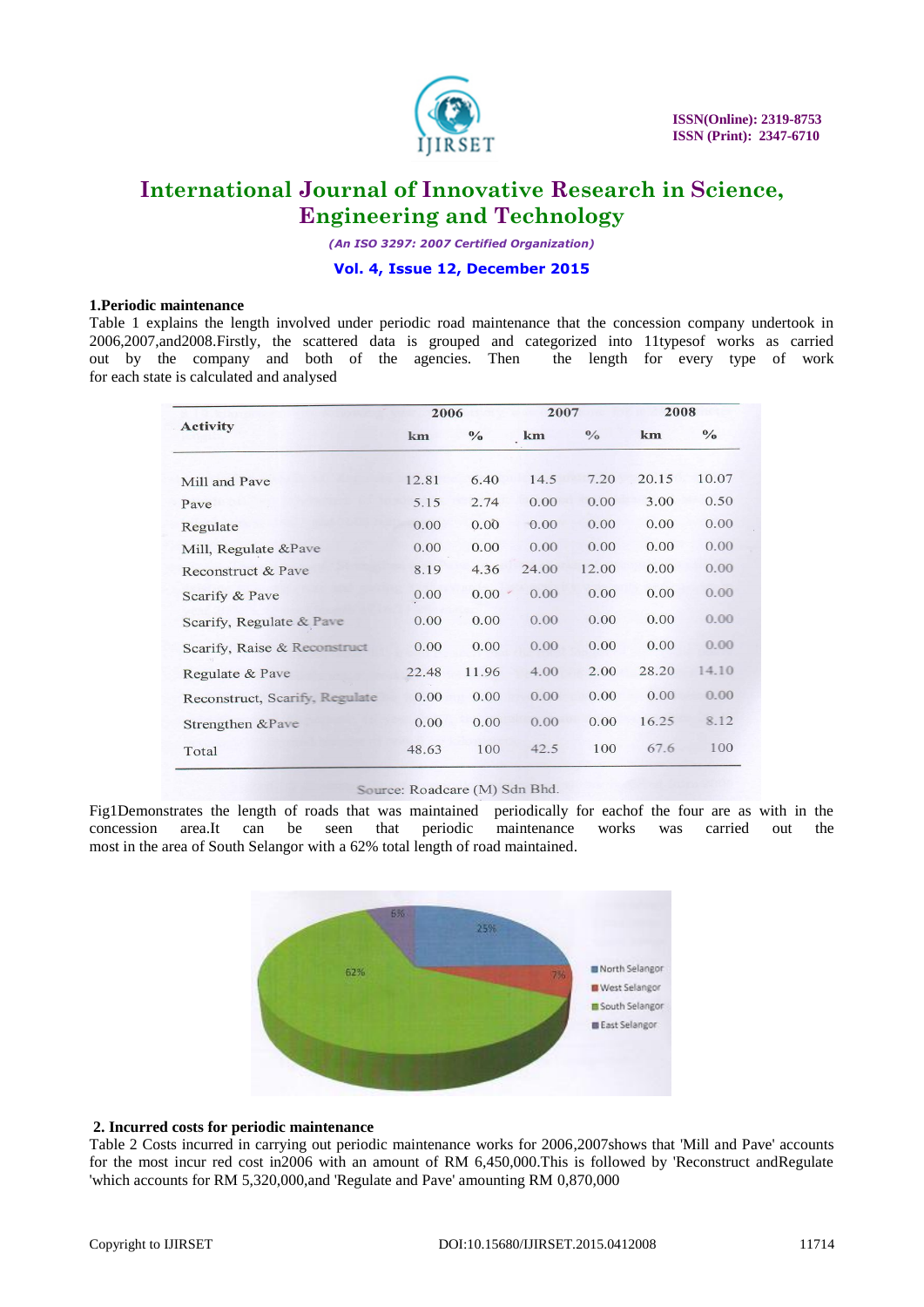

*(An ISO 3297: 2007 Certified Organization)*

### **Vol. 4, Issue 12, December 2015**

| Activity                       | Cost (RM)    | Percentage (%) | Activity                       | Cost (RM)        | Percentage (%) |
|--------------------------------|--------------|----------------|--------------------------------|------------------|----------------|
| Mill and Pave                  | 6.45 million | 59             | Mill and Pave                  | $7.63$ (million) | 30.50          |
| Pave                           | 0.00         | 0.00           | Pave                           | 0.00.            | 0.00.          |
| Regulate                       | 0.00.        | 0.00           | Regulate                       | 0.00             | 0.00           |
| Mill, Regulate &Pave           | 0.00         | 0.00           | Mill, Regulate &Pave           | 0.00             | 0.00.          |
| Reconstruct & Regulate         | 5.32         | 35.10          | Mill, Scarify, Regulate & Pave | 0.00.            | 0.00.          |
|                                |              |                | Reconstruct & Regulate         | 9.8              | 58.02          |
| Scarify & Pave                 | 0.00         | 0.00           | Scarify & Pave                 | 0.00             | 0.00           |
| Scarify, Regulate & Pave       | 0.00         | 0.00.          | Scarify, Regulate & Pave       | 0.00             | 0.00           |
| Scarify, Raise & Reconstruct   | 0.00         | 0.00           | Scarify, Raise & Reconstruct   | 0.00             | 0.00.          |
| Regulate & Pave                | 0.87         | 5.90           | Regulate & Pave                | 0.72             | 5.47           |
| Reconstruct, Scarify, Regulate | 0.00         | 0.00           | Reconstruct, Scarify, Regulate | 0.00             | 0.00           |
| Strengthen &Pave               | 0.00         | 0.00.          | Strengthen &Pave               | $0.00 -$         | 0.00.          |
| Total                          | 12.64        | 100            | Total                          | 18.15            | 100            |

Source: Roadcare(M) Sdn.Bhd

Source: Roadcare(M) Sdn.Bhd

Table 3 Costs incurred in carrying out periodic maintenance works for 2008,shows that 'Mill and Pave' costs the most in 2008 with a cost of RM5,940,000followed by 'strengthen and Pave' with a cost of RM RegulateandPave' with a costof RM 0,460,000.Thesethreeactivitiesaccounts..7,400,000,and

| Activity                       | Cost (RM)        | Percentage $(\% )$ |  |  |
|--------------------------------|------------------|--------------------|--|--|
| $\sim$<br>Mill and Pave        | $5.94$ (million) | 41.8               |  |  |
| Pave                           | 0.40             | 2.8                |  |  |
| Regulate                       | 0.00             | 0.00               |  |  |
| Mill, Regulate &Pave           | 0.00             | 0.00               |  |  |
| Mill, Scarify, Regulate & Pave | 0.00             | 0.00               |  |  |
| Reconstruct & Regulate         | 0.00             | 0.00               |  |  |
| Scarify & Pave                 | 0.00             | 0.00               |  |  |
| Scarify, Regulate & Pave       | 0.00             | 0.00               |  |  |
| Scarify, Raise & Reconstruct   | 0.00             | 0.00               |  |  |
| Regulate & Pave                | 0.46             | 3.23               |  |  |
| Reconstruct, Scarify, Regulate | 0.00             | 0.00               |  |  |
| Strengthen &Pave               | 7.40             | 52.10              |  |  |
| Total                          | 14.20            | 100                |  |  |

The activity 'Strengthen and Pave' incurred highest cost in 2008 with an incurred cost amounting to 52.10 precentof the total costs incurred for that year.

Fig 2 indicates the rapid decline of the incurred costs for periodic maintenancesince theprivatization from RM2.2 million in year 2006to RM 3.1 million in year 2007,to RM 2.5 million in year 2008. The 20percent decrease in the annual periodicmaintenance cost for the year 2006 and a further 31percent decrease in year 2007 arewithin the government' control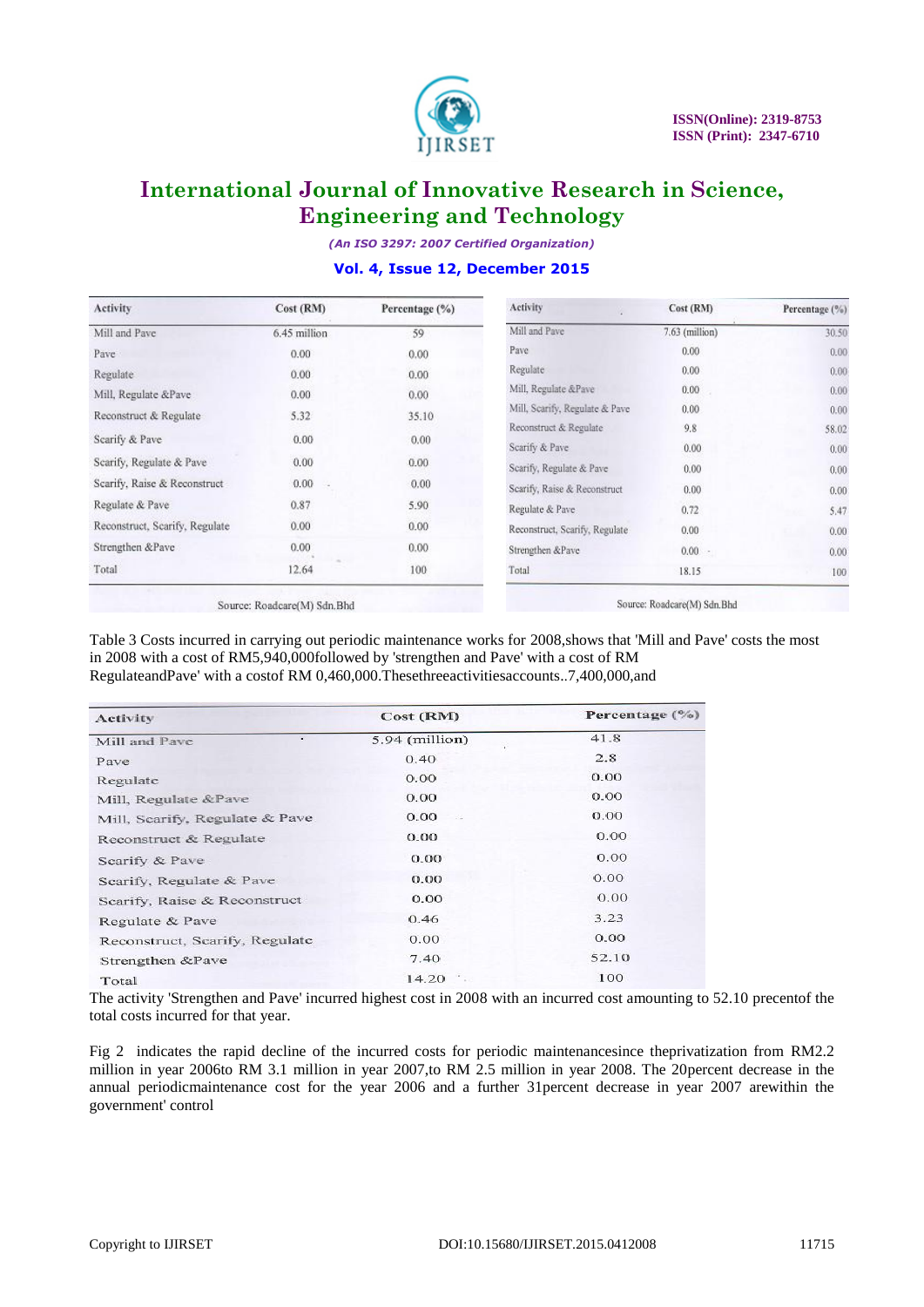

*(An ISO 3297: 2007 Certified Organization)* **Vol. 4, Issue 12, December 2015**



Figure 2 Annual Periodic Maintenance Costs Source :Roadcare (M) Sdn.Bhd

### **3. Type of defects occur on the roads in Selangor.**

Table4 ,Fig 3 the defects occur on the roads will greatly affect the quality of the road. To identify the frequency of the occurring and severity of each type of defects on the roads will surely help to increase the effectiveness of maintenance



### **IV. FACTORS CONTRIBUTE TO THE DEFECT OF THE ROADS**

From the literature review, there are nine factors contribute to the defect of the roads.a questionnaire study on this purpose had been distributed. The respondentsarerequired to fill up the questionnaire and arrangethe factors according to the frequency of occur. The most frequently contribution factor will be rank as five [5].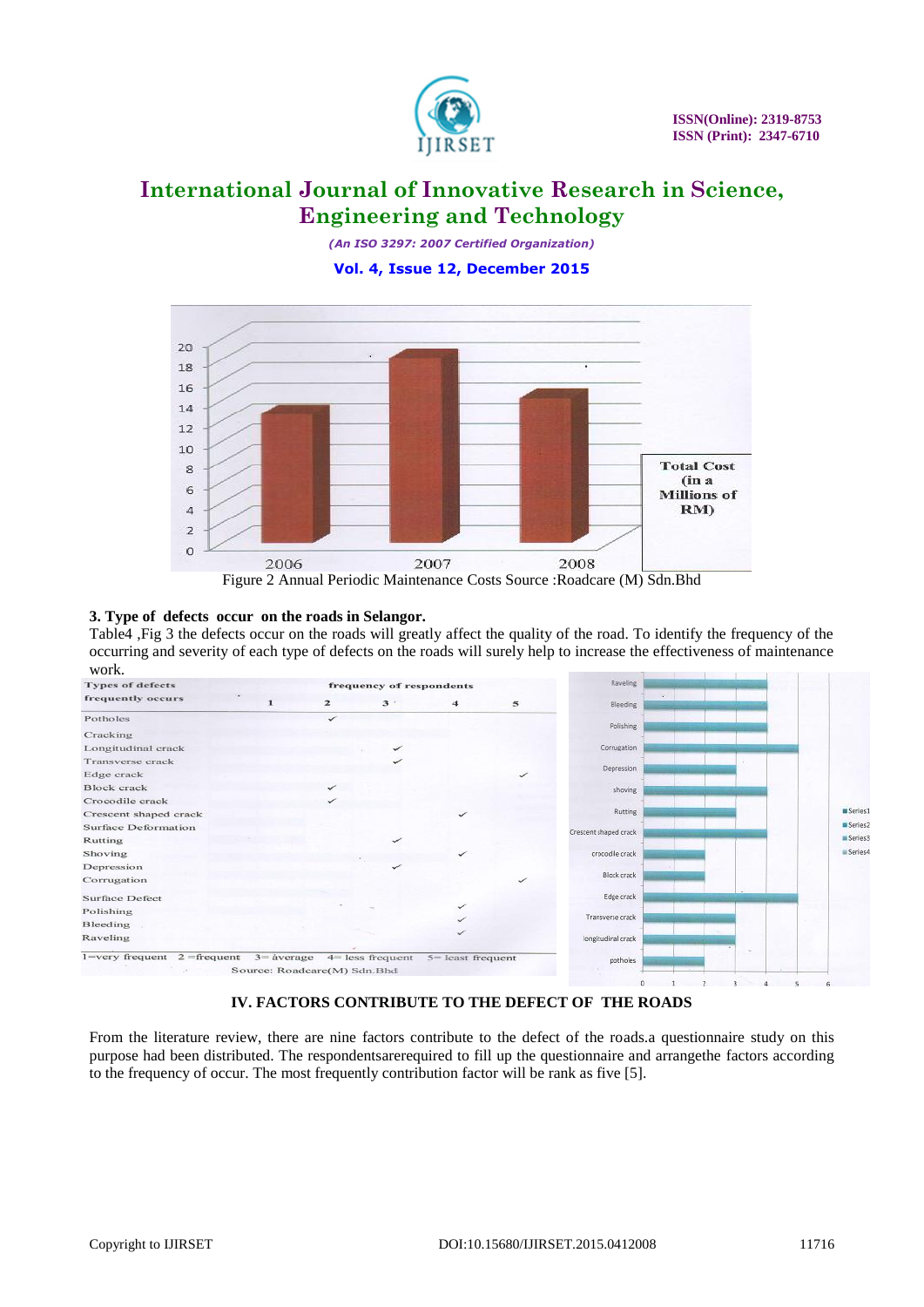

*(An ISO 3297: 2007 Certified Organization)*

### **Vol. 4, Issue 12, December 2015**

Table 5shows that heavy traffic and act of god such as heavy rain, flood is the factors that most frequently affect the road condition.Improper maintenance,imperfection in construction and design of the road is also frequently contributed to the defects of the road.Low quality in materials used in road construction andinefficiency of controlling and monitoring are in the category of average.

| Factors contribute to the deflection |   | frequency of respondents |   |   |   |  |  |  |
|--------------------------------------|---|--------------------------|---|---|---|--|--|--|
|                                      | ı | 2                        | з |   | 5 |  |  |  |
| Design problems                      |   |                          |   |   |   |  |  |  |
| Excessive environmental condition    |   |                          |   |   |   |  |  |  |
| Due to accident                      |   |                          |   | ✓ |   |  |  |  |
| Low quality in materials             |   |                          |   |   |   |  |  |  |
| used in construction                 |   |                          |   |   |   |  |  |  |
| Inefficiency of controlling and      |   |                          |   |   |   |  |  |  |
| monitoring by authorities            |   |                          |   |   |   |  |  |  |
| Imperfection in construction         |   |                          |   |   |   |  |  |  |
| Improper maintenance                 |   |                          |   |   |   |  |  |  |
| Heavy traffic                        |   | ✓                        |   |   |   |  |  |  |

Table 6 The defects of the road should be repair to ensure that the road reach the serviceabilitylevel.There are

| Method used to repair the                                       |                | frequency of respondents |                      |   |  |
|-----------------------------------------------------------------|----------------|--------------------------|----------------------|---|--|
| road defects                                                    | $\overline{2}$ | $\cdot$ <sub>3</sub>     |                      | 5 |  |
| Rejuvenating                                                    |                |                          | ✓                    |   |  |
| Crack sealing and filing                                        |                |                          |                      |   |  |
| Patching                                                        |                |                          |                      |   |  |
| Thin bituminous overlays                                        |                |                          | ✓                    |   |  |
| Resurfacing                                                     | ✓              |                          |                      |   |  |
| Retread                                                         |                | ✓                        |                      |   |  |
| Repave and re-mix                                               | $\checkmark$   |                          |                      |   |  |
| Mix-in-place                                                    |                |                          |                      |   |  |
| Mix-in-plant                                                    |                |                          |                      |   |  |
| Reconstruction                                                  |                |                          |                      |   |  |
| 1=very frequent $2$ =frequent $3$ = average $4$ = less frequent |                |                          | $5$ = least frequent |   |  |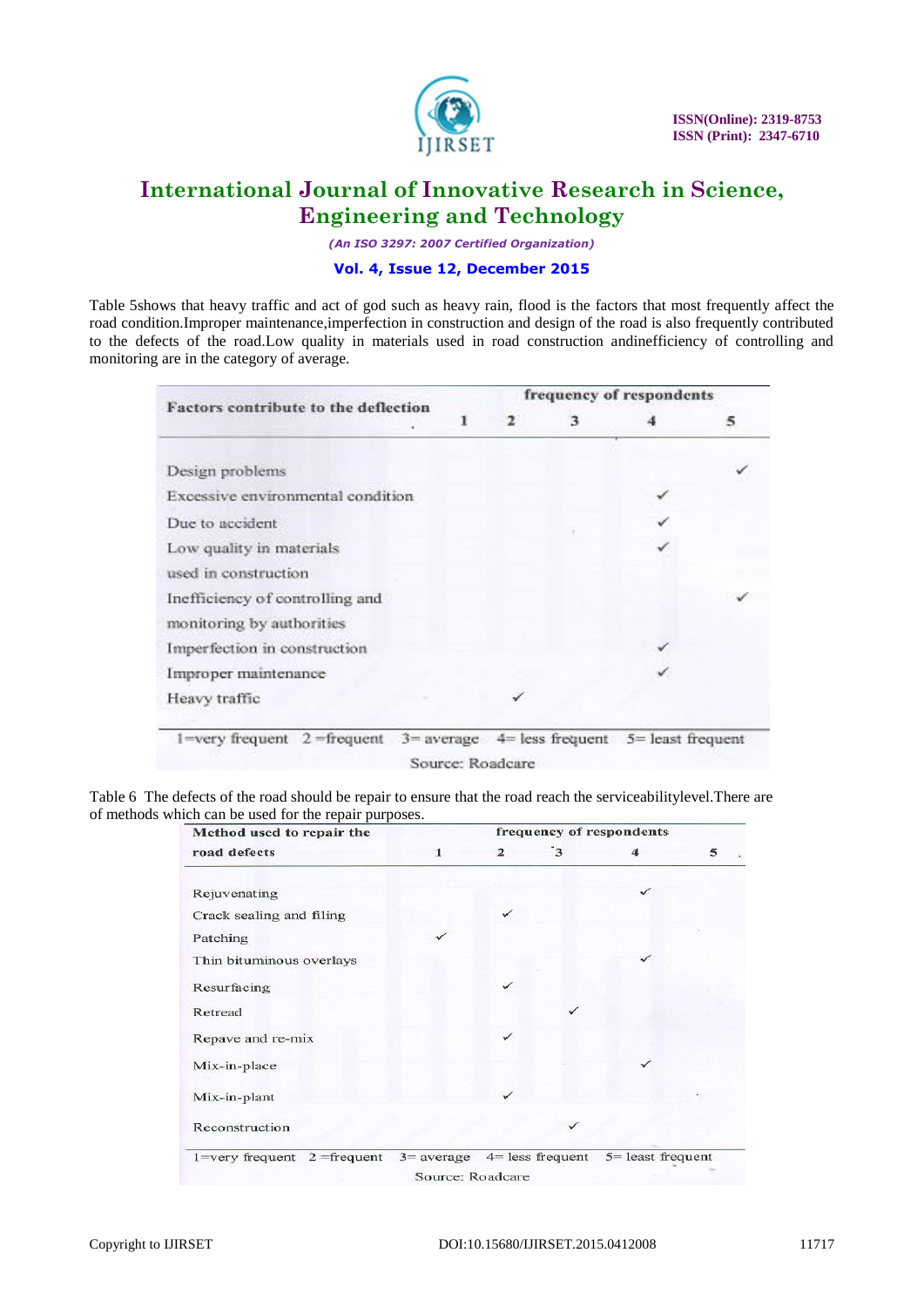

*(An ISO 3297: 2007 Certified Organization)*

### **Vol. 4, Issue 12, December 2015**

Fig 4The defects of the road should be repair to ensure that the road reach the serviceabilitylevel. There are many types of methods which can be used for the repair purposes'However, the application of the methods are limited by several factors such as the costrequired, man power, the available machinery, technique required etc'



Analysis from the collected questionnaire had been done and the frequency of the methods beingused to repair the defects of the roads by Public Work Department district of Bangishow in Table6 and Figure4it can be seen that patching is the most frequently used method in Public Work Department in the district of Bangr.

### 6.**Factors causes patching as the most frequently used methods to repair the road defect.**

Table7 Five factors had been identified to determine why patching had been used most widely in repairing of the road defects .The staffs from the Public Work Department:Selangor had been asked to fill a questionnaire by giving ranking to the factors.

| Why patching has been       |   | Ranking      |              |                         |   |                |
|-----------------------------|---|--------------|--------------|-------------------------|---|----------------|
| used most frequently        | 1 | $\mathbf{2}$ | 3            | $\overline{\mathbf{4}}$ | 5 |                |
| The cheapest                |   |              | ✓            |                         |   | 3              |
| Most effective              |   |              | ✓            |                         |   | 4              |
| Require the shortest time   |   |              |              |                         |   | 1              |
| Easiest to carry out        |   | ✓            |              |                         |   | $\mathfrak{D}$ |
| Require the least resources |   |              | $\checkmark$ |                         |   | 5              |
|                             |   |              |              |                         |   |                |

 $1 = \text{very frequent}$  2 = frequent 3 = average 4 = less frequent